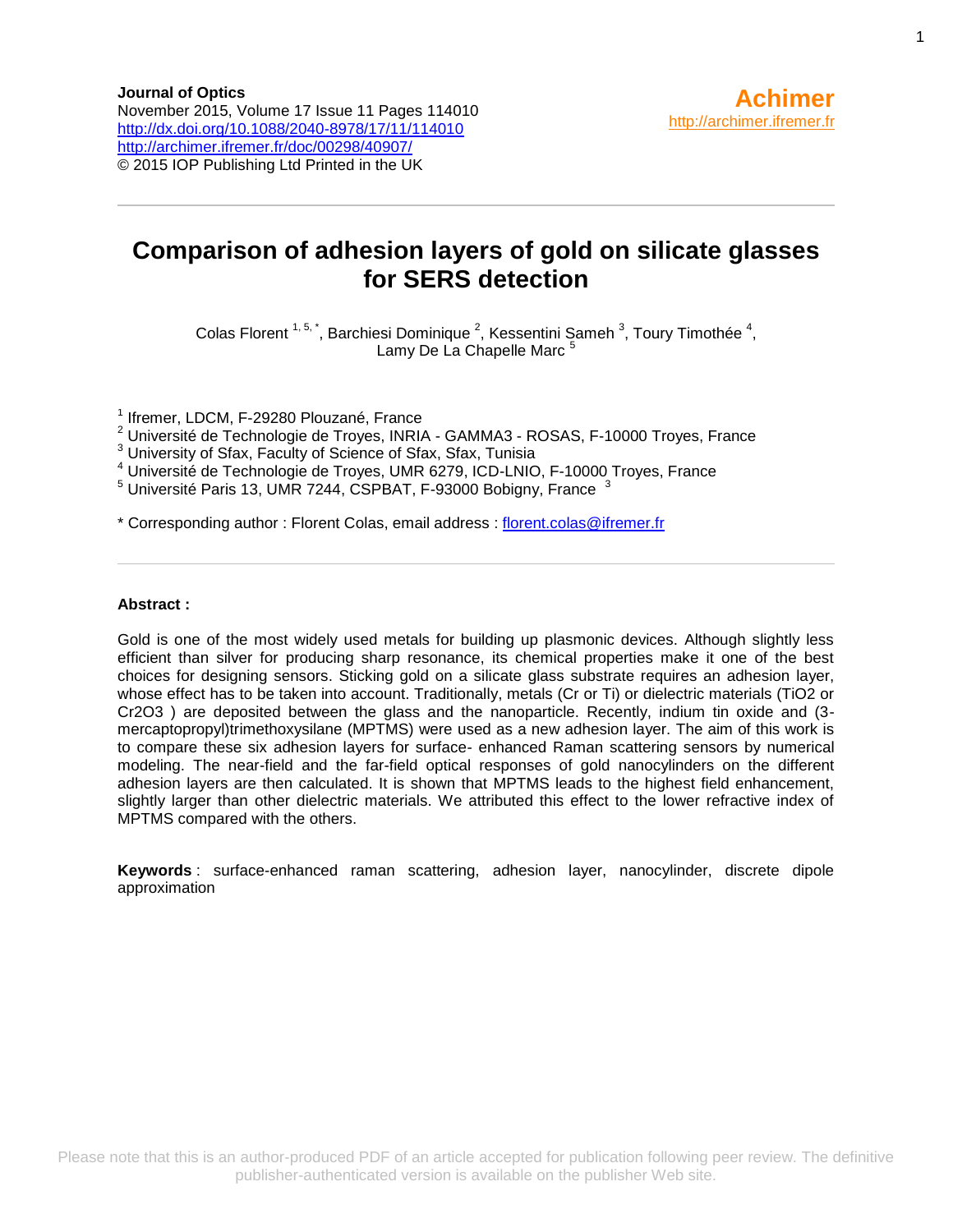## **Introduction**

The Surface Enhanced Raman Scattering (SERS) is based on near-field enhancement of the electric field which probes the molecules in vicinity of the sensor. Therefore the most common way to improve the sensitivity of SERS setup is to excite the localized surface plasmon resonance (LSPR) of nanoparticles of noble metal. One of the most widely used metals is gold due to its high conductivity, malleability and ductility. It suffers from a slightly smaller Q-factor than silver [1] but its chemical properties make it good for building up sensors. Gold is chemically inert in aqueous environment and can be easily functionalized as it creates strong chemical bonds to moieties such as thiol or disulfide [2]. However, it adheres poorly to silicate glass. An adhesion layer is then required. The most widely spread materials are metal such as chromium or titanium and metal-oxide such as  $TiO<sub>2</sub>$  or  $Cr<sub>2</sub>O<sub>3</sub>$ . Indium Tin Oxide (ITO) was also reported as a gold adhesion layer [3].

The effect of the adhesion layer on the electronic properties has been extensively studied [4]. However few works have been reported on the effect of the adhesion layer of gold based plasmonic structures and devices. In 2008, the influence of metallic adhesion layer was investigated for gold thin films [5, 6] as well as nanodisks [7, 8]. Ref. [7] clearly showed a shift and a broadening of the extinction band because of the chromium. The relative attenuation of the extinction can reach 45% for nanodisks with height smaller than 30 nm, diameter smaller than 150 nm and a Cr adhesion layer of thickness 4nm [8]. Recently, the effect of adhesion layers of Cr, Ti,  $Cr_2O_3$ , TiO<sub>2</sub> and ITO on the optical properties of nanostructures has been studied. Plasmon modes of bow ties nanostructures [9] as well as the fluorescence enhancement capabilities of nanoholes in a gold layer were deeply analyzed [10]. These works demonstrated that the field enhancement is larger for dielectric than for metallic adhesion layer. Ti and Cr adhesion layers were also compared for polystyrene bead trapping by bow-ties [11]. The former showed a better efficiency and trapping stiffness than the latter.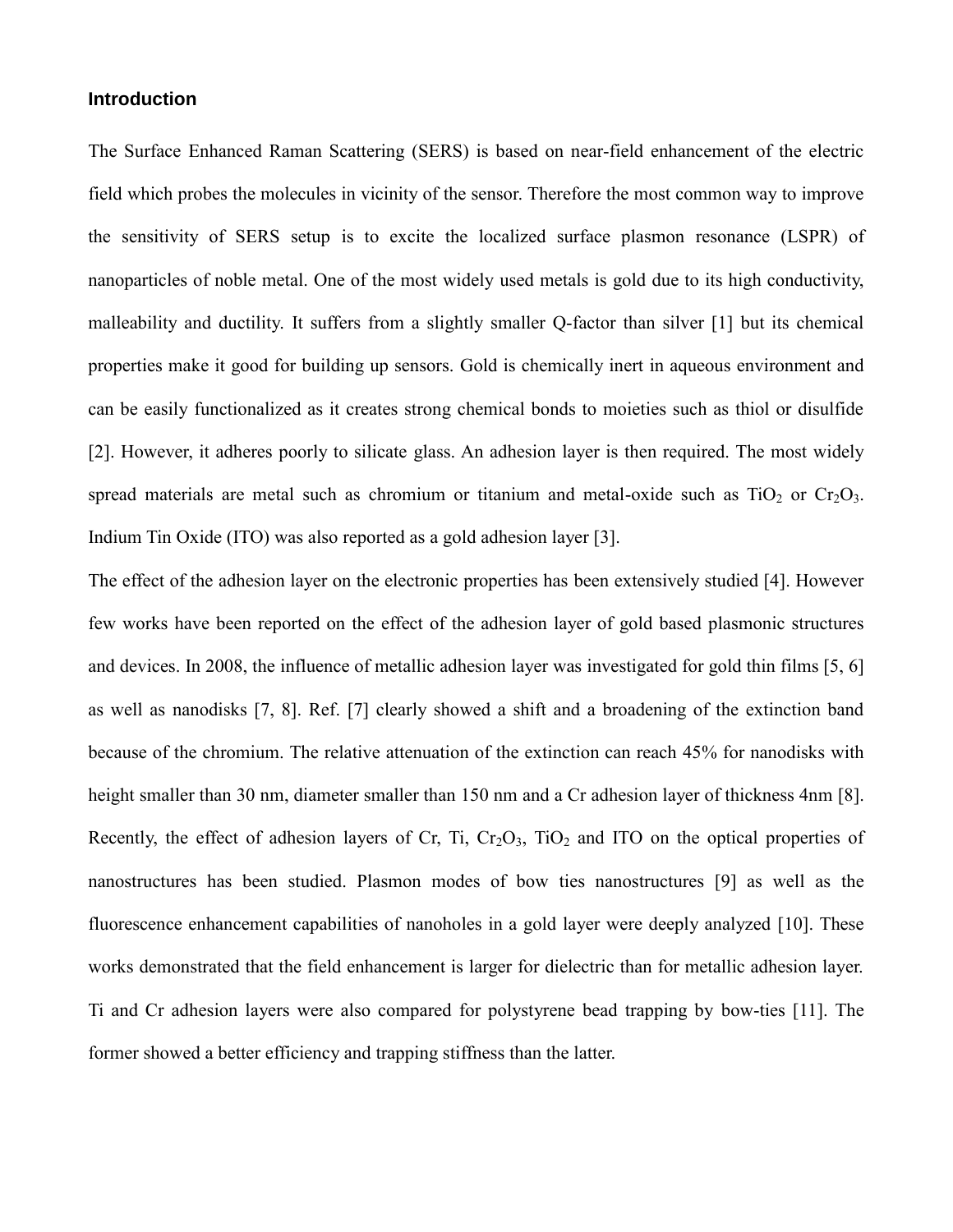To overcome this disrupting effect of the metallic adhesion layer, dielectric materials are of interest, due to their low absorption of electromagnetic energy. (3-mercaptopropyl)trimethoxysilane (MPTMS) is an alkoxysilane molecule with a thiol functional group termina. This compound is a good candidate as it can be grafted to glass silicate substrate through silanization reaction while establishing strong chemical bonds with gold nanoparticles [12]. Recently, the use of MPTMS during electron beam lithography (EBL) process was reported [13, 14, 15]. The extinction efficiency of nanocylinders deposited on glass with MPTMS and without any adhesion layer were very similar [15] and much sharper than with Ti. Similar nanostructures demonstrated high SERS enhancement capabilities [13]. The authors experimentally observed an enhancement of the 1200cm<sup>-1</sup> band of trans-1,2-Bis(4-Pyridyl)Ethylene (BPE) of one order of magnitude higher than with chromium [13]. In addition the nanocylinders strongly bind to the substrate [16]. This new adhesion layer appears particularly interesting for increasing the nanosensors gain and sensitivity without loss of robustness.

However, to our knowledge, no comparison of MPTMS with other adhesion layers was performed for SERS application. First the aim of this paper is to compare the influence of the adhesion layer on the SERS gain using different adhesion materials: metals (Cr and Ti), oxides ( $Cr_2O_3$ , ITO and TiO<sub>2</sub>) and MPTMS. Second, in order to provide further improvements of the SERS efficiency, we aim to give a better understanding of this effect.

# **Material and method**

The cases of the six different adhesion layers are modeled. The SERS nanosensor consists in a square lattice arrangement of 50nm-high nanocylinders, which diameters (Φ) vary from 100 to 200nm with 10nm steps (Fig. 1). The radius of curvature of the upper corner of each nanocylinder is considered equal to 10nm. The interparticle distance is 200nm. The nanoparticles lay on a glass substrate (N-BK7). The thickness of the adhesion layer is 2-nm.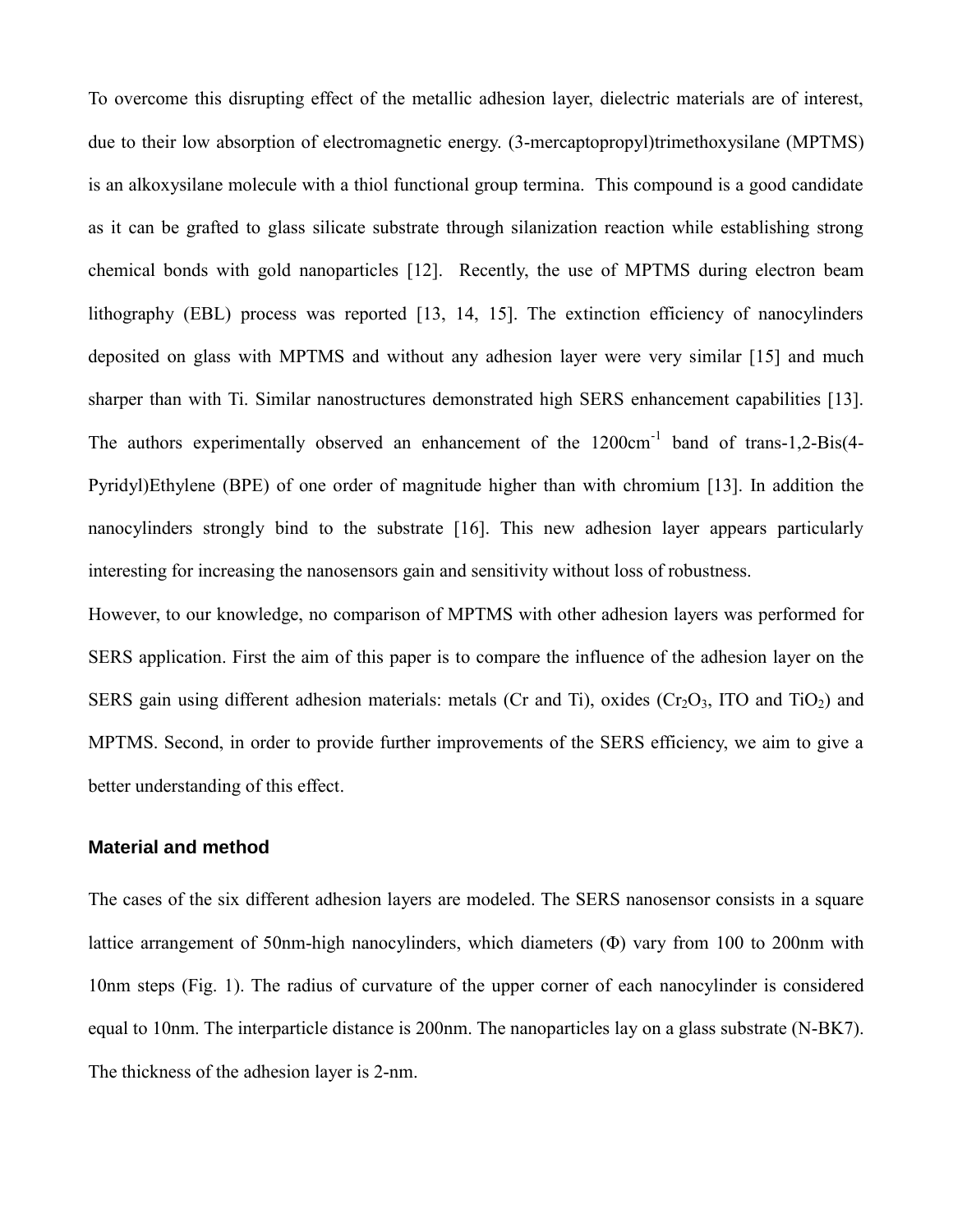

*Figure 1: Schematic of the lattice of nanocylinders (a). The volume in which the intensity of the nearfield is calculated is delimited by the red dotted box and the nanoparticle outer surface (b). The field in the glass substrate is not considered.* 

The numerical modeling was carried out with DDSCAT 7.3 [17], this code having been proved to be efficient for plasmonic modeling [18]. Geometries are generated by home-made code written in python. The lattice size of the dipole grid is set to 2-nm because of the memory requirements. This will limit us to adhesion layer thickness of a multiple of 2-nm. In the case of MPTMS, only a molecular layer is deposited onto the glass and the real thickness is lower. The effect of the real adhesion layer is then expected to be lower than the calculated one. A careful comparison of the theoretical results with [13] will then be carried out to assess the validity of the modeling.

The relative permittivities of the different materials are taken from different sources: Au [19], N-BK7 for Schott database, Cr and Ti from Sopra database,  $Cr_2O_3$  [9], TiO<sub>2</sub> [20], ITO [9], and MPTMS [20]. The calculations are performed with the high performance computing facilities of Pôle de Calcul Intensif pour la Mer [21].

In all cases, the extinction efficiency  $(Q_{ext})$  is calculated [17] as well as the mean of the electric field intensity ( $E_{mean}^2$ ) in a 2-nm thick shell around the upper part of the particles, excluding the glass substrate (Figure 1b). The mean of electric field intensity is calculated to predict the SERS signal. The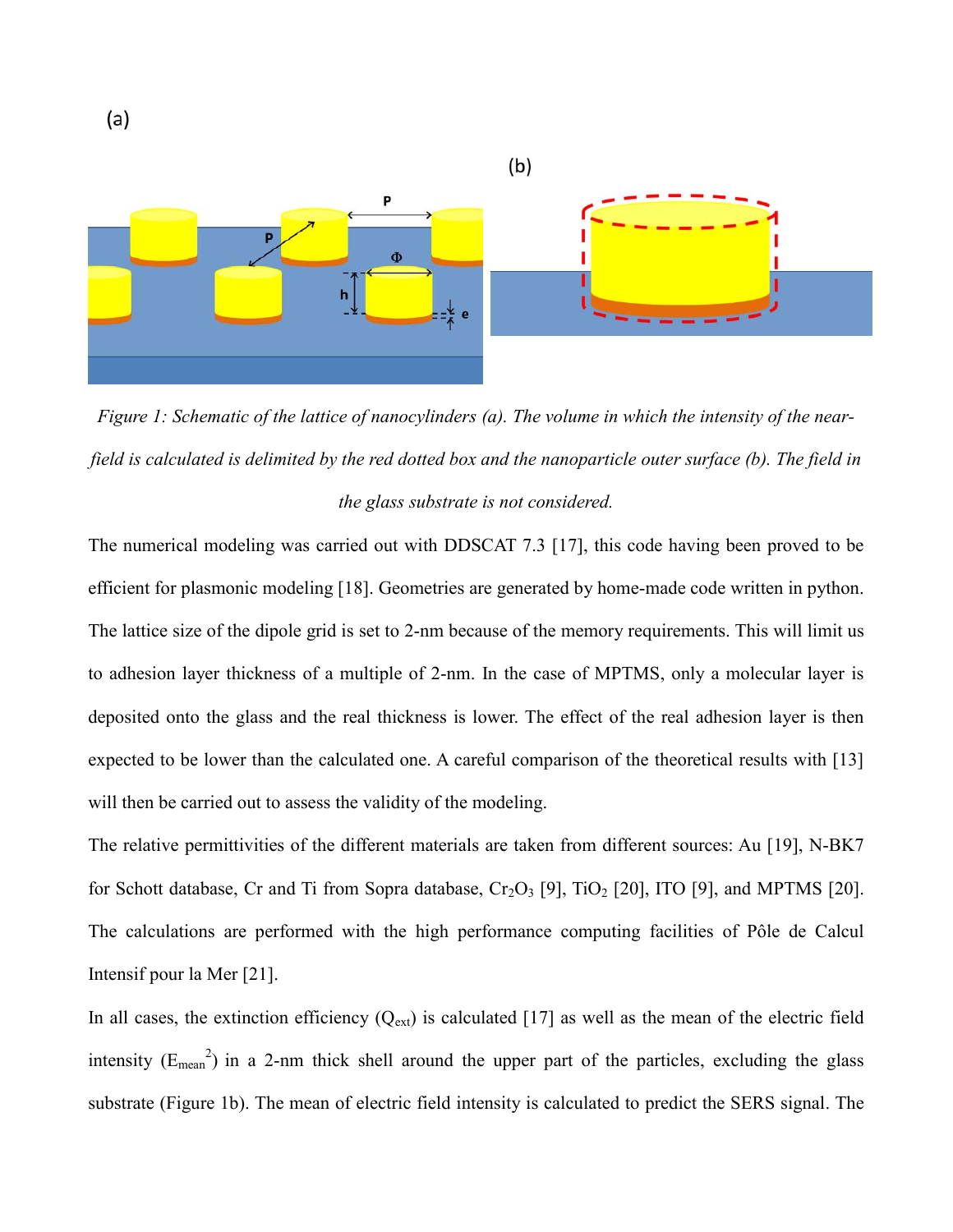SERS (g) signal is considered as proportional to the product of mean electric intensities at the laser and Raman lines:

$$
g \propto E_{\text{mean}}^2(\lambda_{\text{Laser}}) E_{\text{mean}}^2(\lambda_{\text{Raman}}) \tag{eq. 1}
$$

The computation of the electric field requires the relative permittivity of the six adhesion layers, noted  $\varepsilon_r$  and plotted on figure 2. The value of the modulus of  $\text{Re}(\varepsilon_r)$  in the visible range increases for MPTMS, Cr, Ti, TiO<sub>2</sub>, ITO and then Cr<sub>2</sub>O<sub>3</sub>. The imaginary part of  $\varepsilon_r$  goes from 0 for MPTMS and TiO<sub>2</sub> and then slightly increases for ITO and become large for  $Cr_2O_3$ , Ti and  $Cr$ , in increasing order.



*Figure 2: Real (on the left) and imaginary part (on the right) of the relative permittivity of the adhesion layers*

#### **Results**

The calculated extinction spectra for 128nm diameter nanocylinders are plotted on figure 3 for the six adhesion layers. The modification of the layer only induces a slight shift of the position of the extinction band with regard to each other (spectral shift lower than 30 nm) as observed experimentally [13]. This is confirmed by the plots on figure 4 that shows the position of the maximum of the extinction efficiency, noted  $\lambda_{ext}$ , with regard to the diameter for the six adhesion layers. This shift is due to the relative permittivity of the adhesion layer on the LSPR since the higher is the modulus of  $\text{Re}(\varepsilon_r)$ the more red-shifted is the extinction band, as observed experimentally [9] and predicted theoretically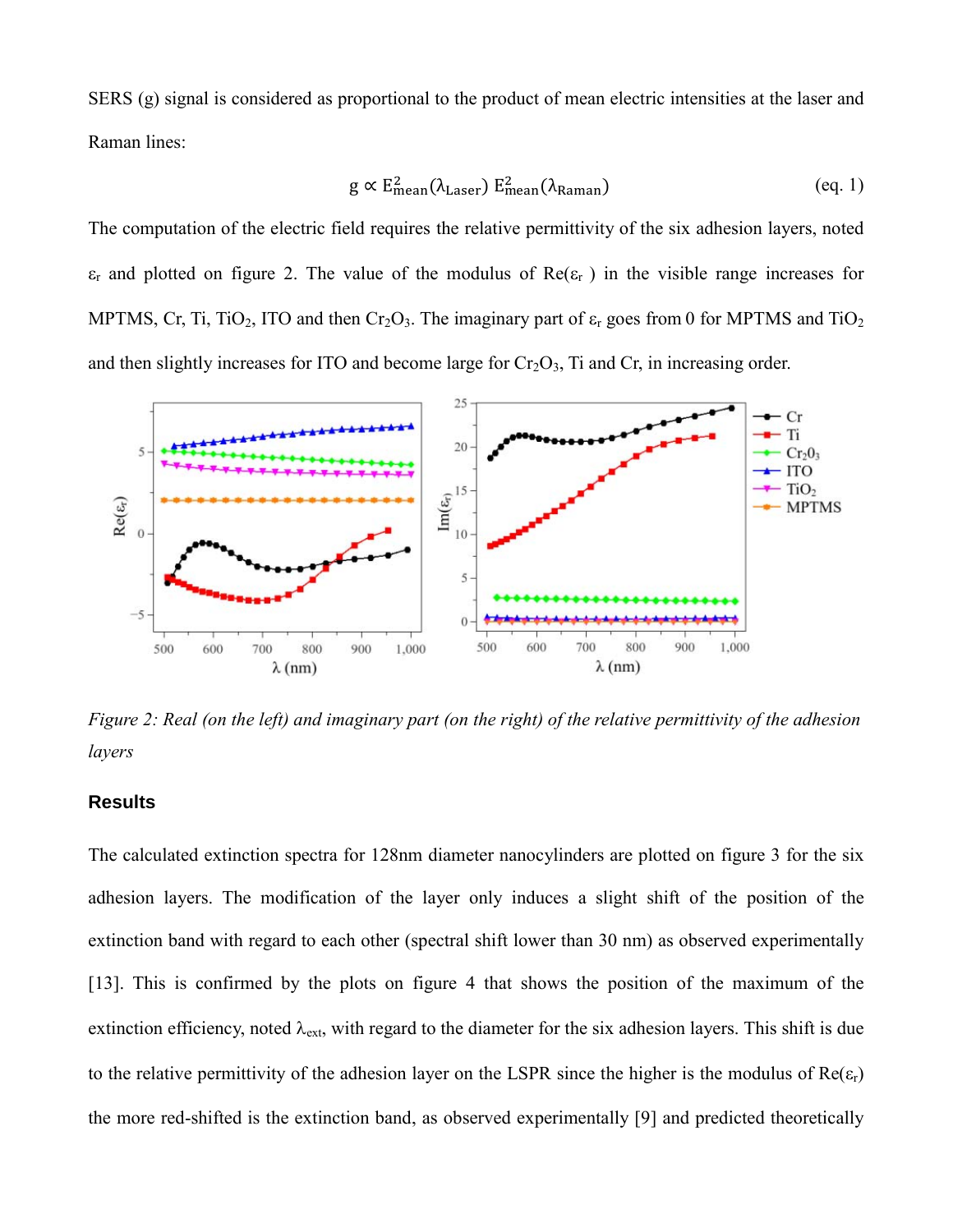[8].



*Figure 3: Qext for a 128nm-diameter nanocylinder as a function of the wavelength.*



*Figure 5: Maximum extinction efficiency as a function of the diameter.*



*Figure 4: Position of the extinction band (* $\lambda_{ext}$ *) (nm)) as a function of the diameter (nm).*



*Figure 6: full width at half maximum (FWMH)* as a function of *the diameter.*

The graphs on figure 5 show the maximum of the extinction band with regards to the diameter of the cylinders in the six cases. As expected, it increases with the diameter as the scattering efficiency rises with the size of the particle. The maximum of the extinction efficiency are similar for MPTMS,  $TiO<sub>2</sub>$ and ITO but regularly decreases for  $Cr_2O_3$ , Ti and then Cr. The extinction efficiency declines as the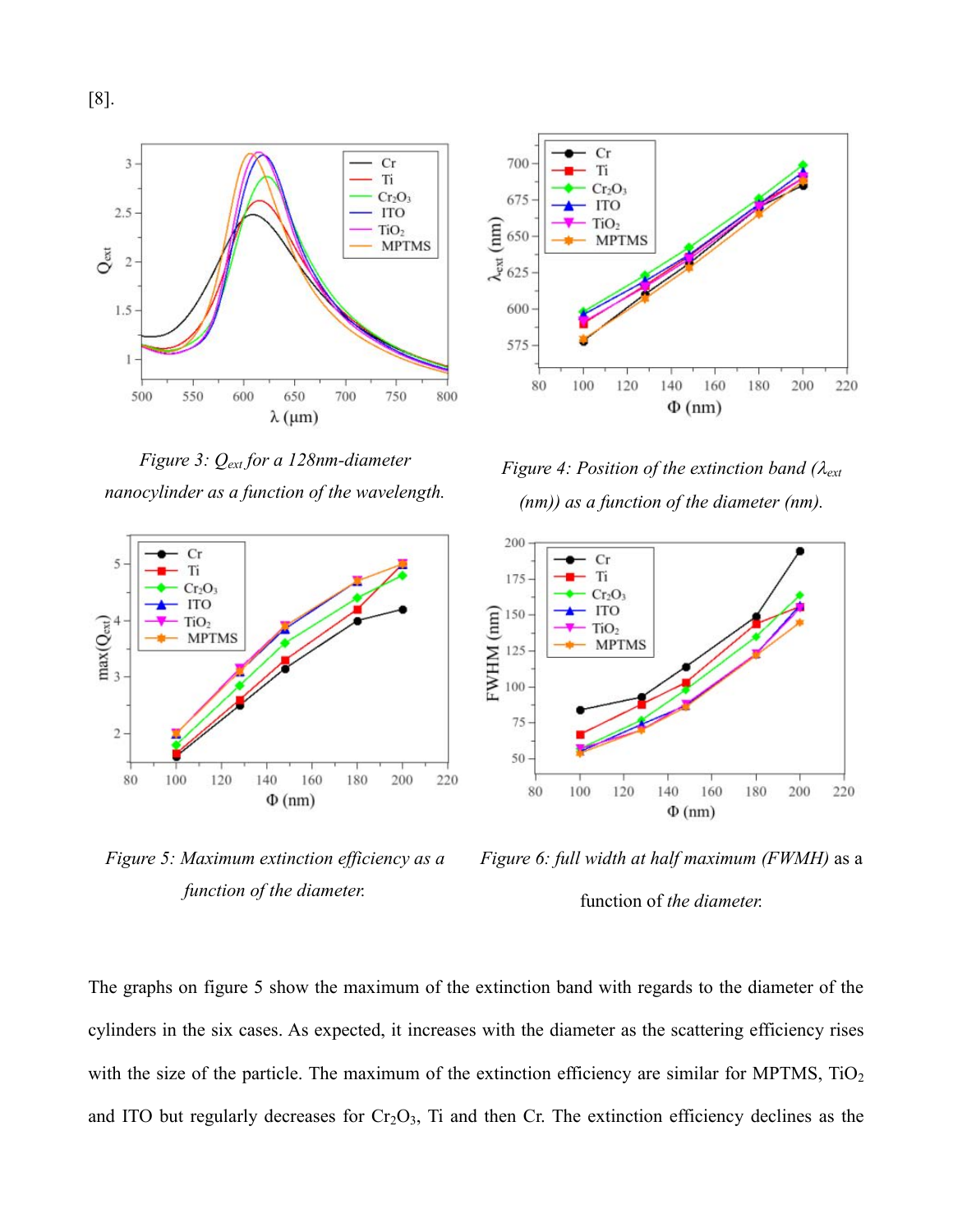imaginary part of  $\varepsilon_r$  of the adhesion layer gets larger. This decrease of the extinction efficiency cannot be neglected since it can be as large as 25% if we compare the Cr case with the MPTMS one. This absorption induces less scattering of the incoming light.

The FWHM is of particular interest for SERS applications as it relates to the sensor efficiency. The thinner is the intensity peak, the higher the maximum of the mean of intensity is (Eq. (1)). For the six materials the FWHM increases (Figure 6) with the diameter of the nanocylinder as the radiation damping is expected to grow with the volume of the nanoparticle [22]. The FWHM rises with

 $Im(\epsilon_r)$  as the losses get bigger. For instance, values of 70nm and 92nm are found for 128nm-diameter nanocylinders on MPTMS and Cr respectively. The numerical results are very consistent with experiments [13] equal to 65nm and 98nm for an equivalent diameter.

A broader extinction band leads to a lower field enhancement [13]. It is then expected that nanosensors with a dielectric adhesion layer will lead to the highest enhancement factor. This is confirmed by figure 7 that shows  $E_{mean}^2$  for a 128nm-diameter cylinder for the six adhesion layers. They clearly show plasmon modes, which are slightly shifted with regards to each other. The average electric fields are larger for the dielectric than for metal. For the latter, the higher Im( $\varepsilon_r$ ), the lower the enhancement for all the nanocylinder diameter as confirmed by figure 8. Figure 9 represents the maximum enhancement for the six adhesion layers with regards to the imaginary part of their permittivity. The lower the imaginary part, the higher the enhancement is. It is worth noting that the three dielectric materials are not equivalent. The enhancements are higher with MPTMS and  $TiO<sub>2</sub>$  than ITO as the latter is slightly absorptive. However, MPTMS appears even better than  $TiO<sub>2</sub>$ . This surprising point can be explained by comparing the  $\text{Re}(\epsilon_{r})$  values. MPTMS has a smaller relative permittivity than  $\text{TiO}_2$ .

To illustrate the effect of the real part, the maximum enhancement for the six adhesion layers with regards to the modulus of their permittivity is plotted on figure 10. It can be clearly noted than the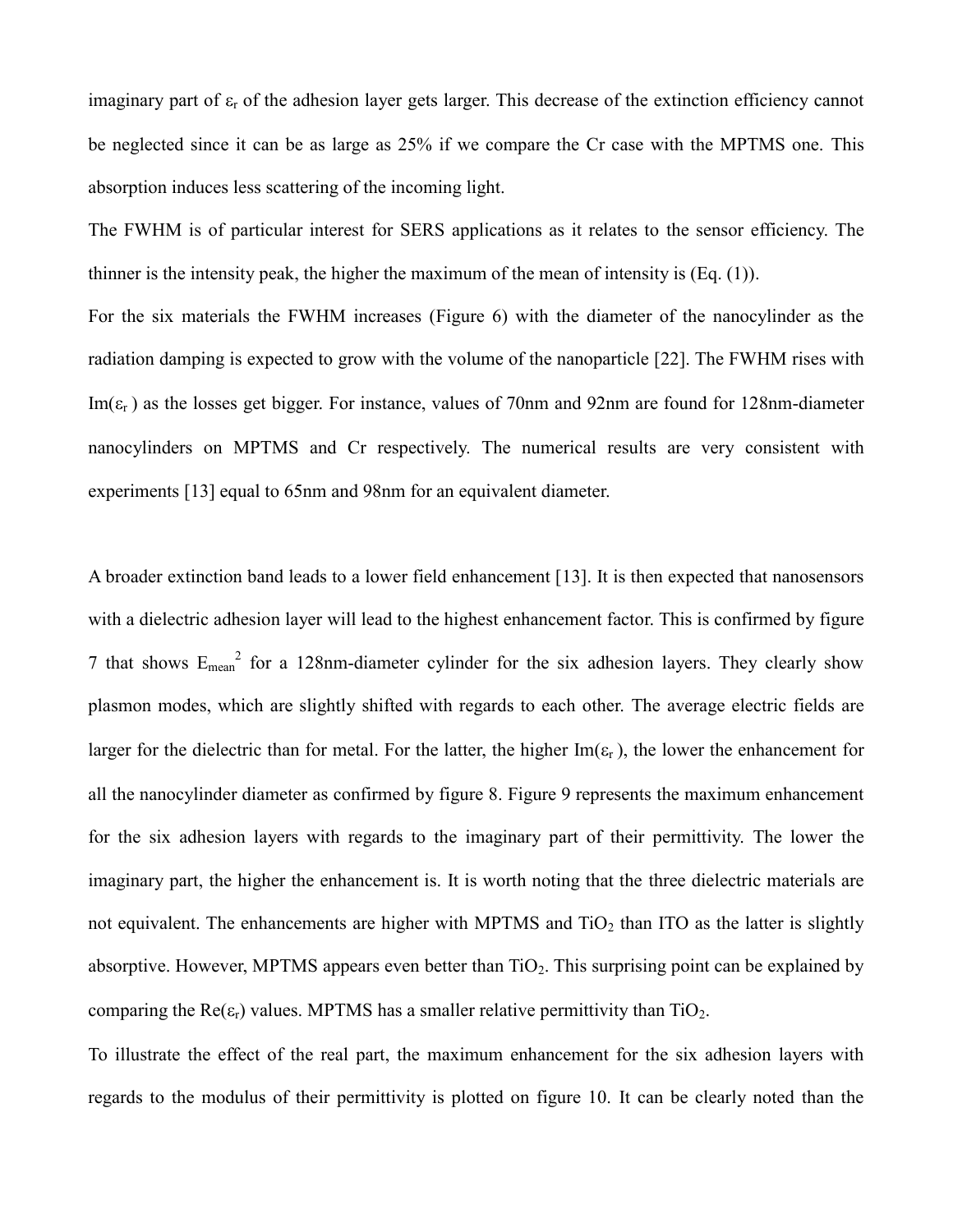lower  $|\epsilon_{r}|$  is, the higher the enhancement is. Then not only the imaginary but the real part of the relative permittivity of the adhesion layer has to be considered.

30

25

10

 $5 -$ 

 $80\,$ 

100

120







*Figure 9: Maximum enhancement with regard to the imaginary part of the relative permittivity of the adhesion layer*



140

160

 $\Phi$ (nm)

180

Cr

 $\overline{\textbf{n}}$ 

 $Cr<sub>2</sub>O<sub>3</sub>$ 

**MPTMS** 

 $_{\rm ITO}$  $TiO<sub>2</sub>$ 

200

220

*the diameter*



*Figure 10: Maximum enhancement with regards to modulus of the relative permittivity of the adhesion* 

*layer*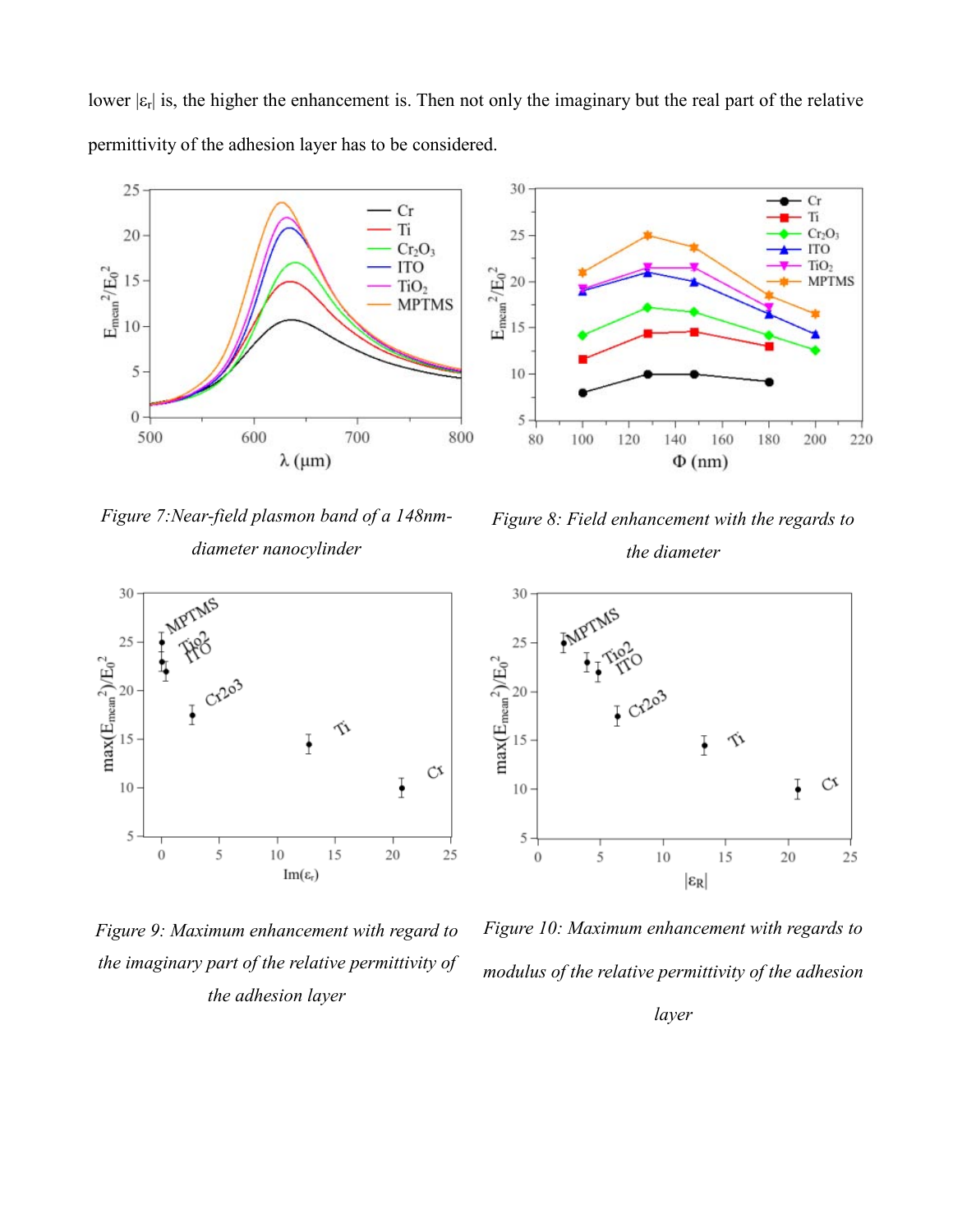

*Figure 11: SERS enhancement for the nanocylinders of diameter ranging from 100 to 200nm on top of Cr (on the left) and MPTMS (on the right).*

To calculate the influence of the adhesion layer on SERS signal, the mean Raman enhancements (eq. 1) was calculated for Cr and MPTMS as adhesion layer and Raman shifts of 400, 800, 1200, 1600 and 2000cm<sup>-1</sup> were calculated, with HeNe as laser source. The corresponding graphs are plotted on figure 11.

The best enhancement is achieved with nanocylinders of diameter of 150-160nm corresponding to an extinction band located between the laser and the Raman lines as experimentally observed [23, 24]. The larger the Raman shift, the larger the diameter maximizing the SERS enhancement. In addition, the smaller the Raman shift is, the higher the field enhancement is as both the laser line and the Raman lines get closer to the maximum field.

The enhancement value is two times lower than the experimental value measured by Shen *et al* [13]. This discrepancy may come from thickness difference between numerical modeling (2nm because of the dipole grid lattice parameter) and experiment (3nm).

The same calculation with TiO2 showed a Raman enhancement of 10% compare to MPTMS (data not shown) implying that this new adhesion layer demonstrated the best performance for SERS detection.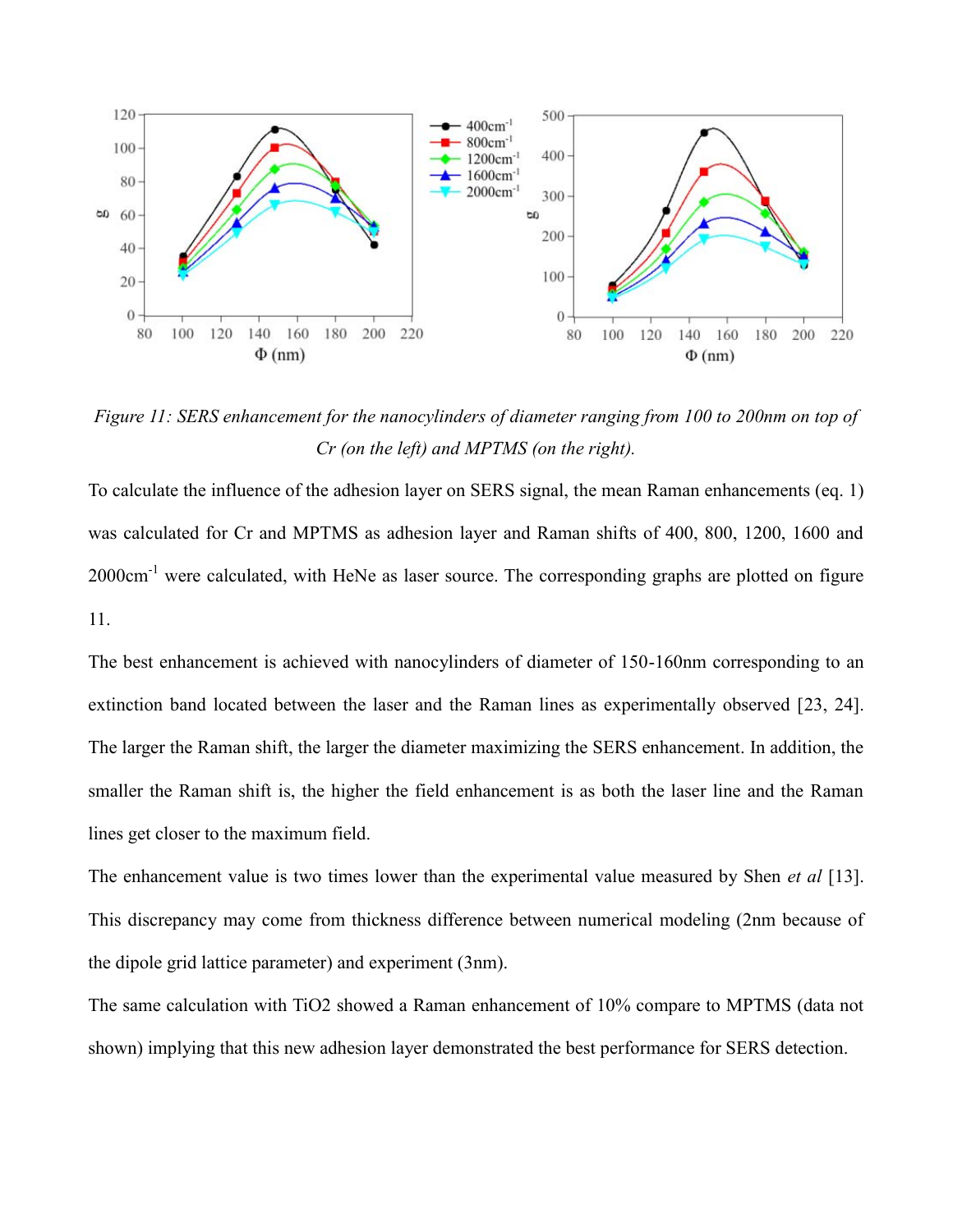# **Discussion:**

To conclude on how to choose the adhesion layer, the effects of the real and the imaginary parts have to be discussed. First, chromium reduces the mean field enhancement by 2.5-fold compare to MPTMS for nanocylinder of diameter of 128 nm, whose resonance wavelength is about 610 nm. Only 2nm thick adhesion layer strongly affects the plasmon. Maps of the near field around a nanoparticle in the case of Cr and MPTMS are plotted in figure 12. It can be clearly seen that the electric field amplitude is much higher at the bottom than at the top of the nanoparticle. This was observed by Schatz and co-workers as well with silver tetrahedron [25**]**. At this particular location, the electric field is the superimposition of the evanescent wave associated to the Fresnel reflection at the substrate interface and the scattered wave. We assume that this hot-spot comes from the interference of these two waves.

Therefore both the electromagnetic energy and the local absorption of light are confined near the adhesion layer that plays a critical role in the whole system. This is consistent with the work reported by Jiao and co-workers on bow-ties [9] in which the absorptive layers diminished twice the field amplitude at the bottom of the nanostructure as much as at the top.



*Figure 12: Maps of the modulus of the electric field in the xOy (bottom left), the yOz (bottom right) and the*  $\Pi$  *plan (upper right) according to the coordinate system on the upper left with Cr (a) and MPTMS (b) as adhesion layer.*

To understand the effect of the real part, the different dielectric materials have to be considered. To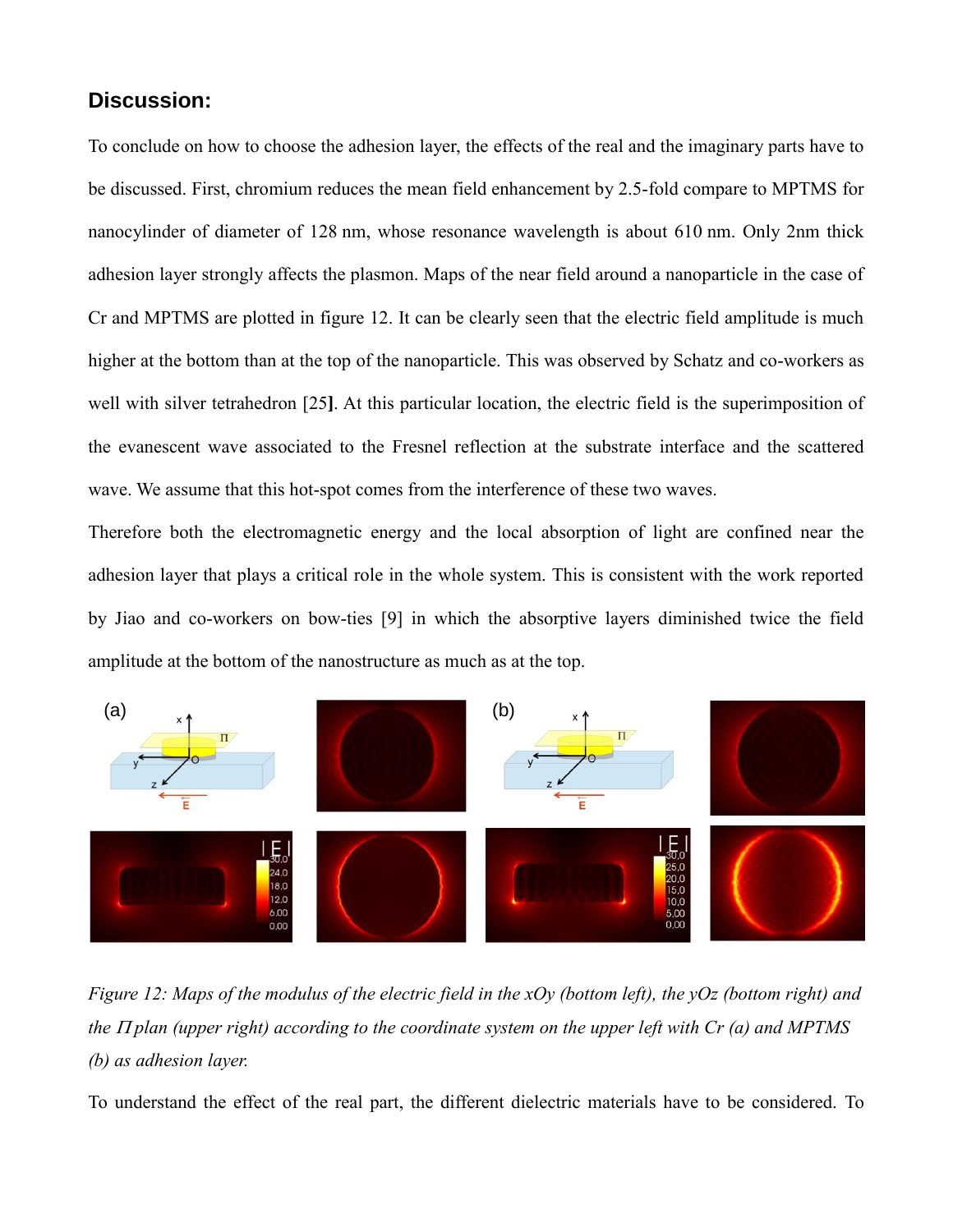understand how the effect of a dielectric adhesion layer may change the enhancement of the electric field we first check if it comes from a global change of the permittivity of the nanoparticle or not.



*Figure 13: Q-factor of nanospheres of a mixture of gold and adhesion layer material.*

To assess this assumption, the nanoparticles in the quasi-static hypothesis were modeled. For a given shape the resonance condition then depends only on the permittivity of the different materials [26] and not on the size. Then, the Q-factor is very sensitive to relative permittivity change. In addition, in the case of quasi-static nanoparticle, the Q factor is directly related to the near-field enhancement [27]. The material of the nanoparticle is considered as a mixture of gold and the adhesion material in the same volume proportion as the gold nanocylinder and the sticking layer. The permittivity was calculated using the Bruggeman model as [28] to calculate the effect of aluminium oxide on the aluminium nanoparticle properties. In this hypothesis, we consider spherical particles. The quality factor of the nanoparticle is plotted on figure 12. It was calculated as suggested in [27]:

$$
Q(\omega) = \omega \frac{\frac{\partial \text{Re}(\epsilon)}{\partial \omega}}{\text{Im}(\epsilon)}
$$
(eq.2)

where  $\omega$  is the pulsation.

The quality factor increases from Cr, Ti,  $Cr_2O_3$ , ITO to TiO<sub>2</sub> and MPTMS respectively (Figure 13). The quality factors of small nanoparticles are much more affected by a change of the permittivity. A five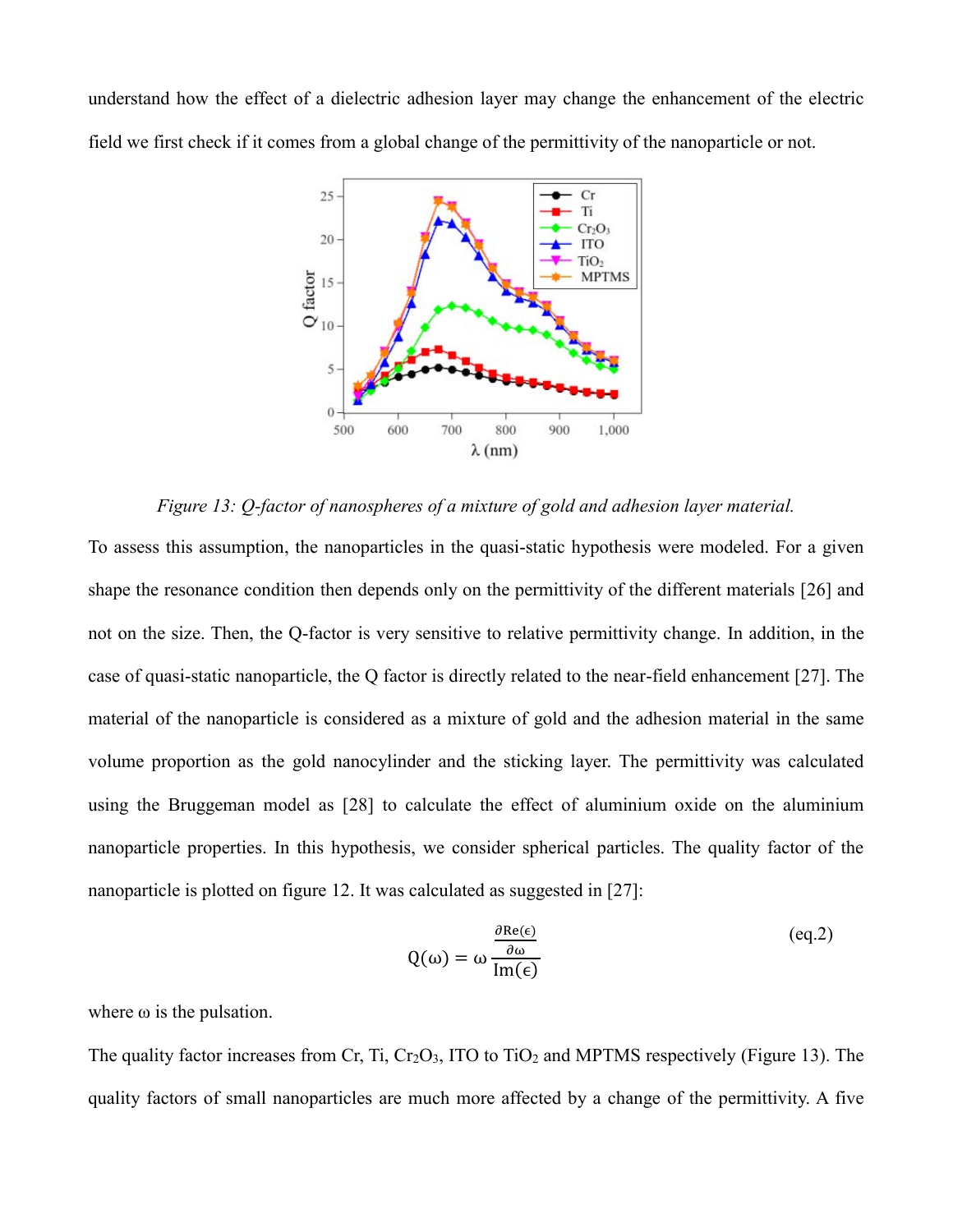folds increase is calculated when using  $TiO<sub>2</sub>$  and MPTMS instead of chromium. TiO<sub>2</sub> and MPTMS show similar quality factor. Therefore the difference calculated by discrete dipole approximation does not come from a global permittivity change of the nanoparticle but from a local effect.

On the other hand, a paper studying the effect of the adhesion layer on delocalized SPR generated in thin films [29] demonstrates that the electric field enhancement does not change significantly when using  $TiO<sub>2</sub>$  and MPTMS even for thickness as large as 200nm.

The different behavior of  $TiO<sub>2</sub>$  and MPTMS then comes from the nanostructuration of the adhesion layer. The nanodisks formed by the adhesion layer scatter the incoming light before reaching the gold nanoparticle, which leads to a decrease in the efficiency of the plasmon coupling. We then assume that the highest enhancement is achieved when the refractive index of the adhesion layer matches that of the glass.

The modeling takes only into account the electromagnetic contribution. As we saw, the maximum enhancement is located at the bottom part of the nanocylinder. Then the interaction of the adhesion layer with the molecule is located at the hot-spot. The chemical role of this layer might be a very efficient mean of increasing the sensitivity of SERS sensors. For instance, higher hydrophobicity of MPTMS than other linker was demonstrated an efficient way of concentrating molecules for increasing the sensor sensitivity [12].

# **Conclusions**

In this paper, the far-field and the near-field response of gold nanocylinders in a square lattice arrangement were compared for six adhesion layers of different materials. The FWHM of the extinction band depends on the imaginary part of the relative permittivity while the position depends more on the real part of the relative permittivity of the adhesion layer. It was then showed that the fieldenhancement is determined not only by the imaginary part but also by the real part. We found that the best enhancement is achieved when using dielectric material of permittivity close to that of the glass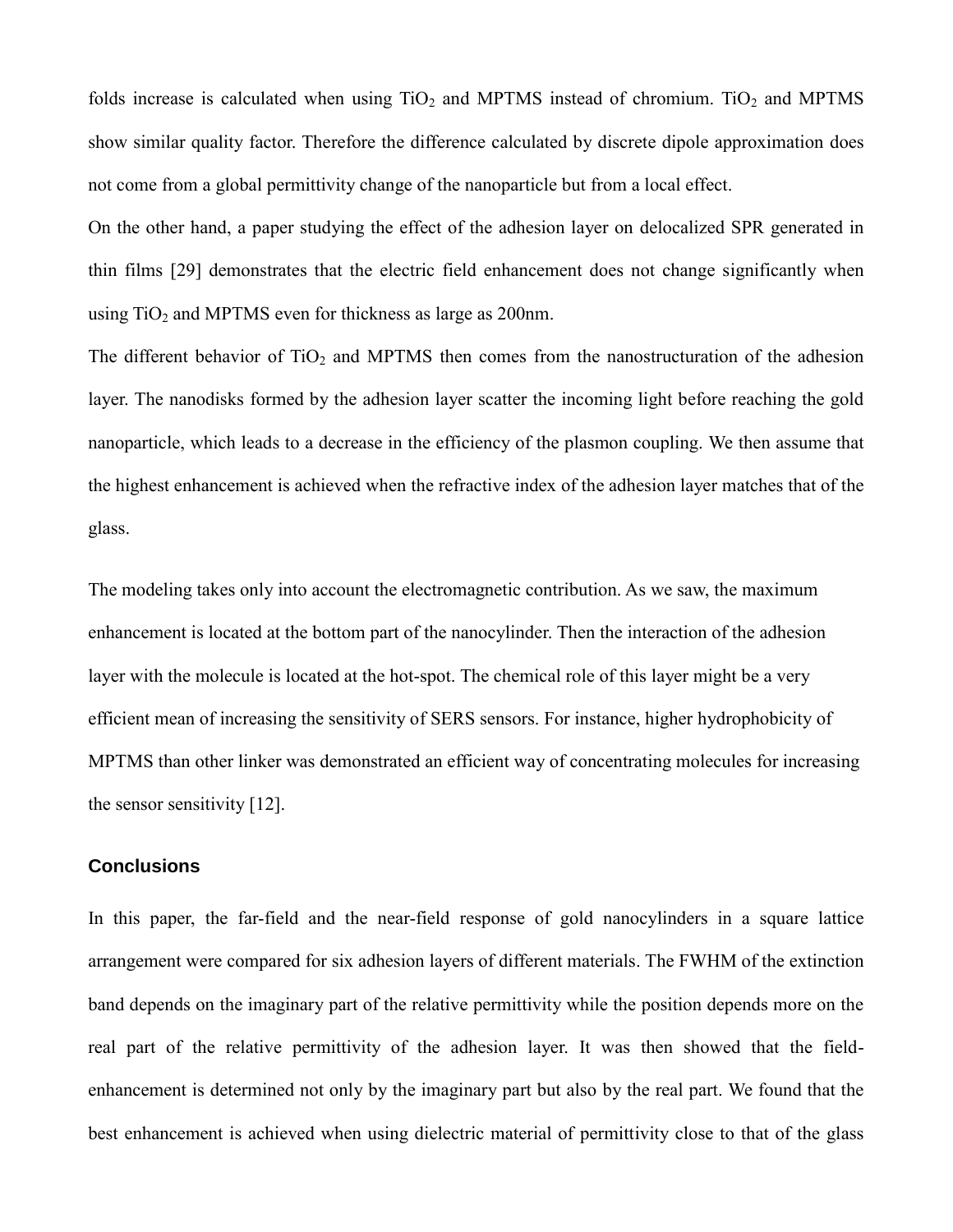substrate. Absorptive materials reduce strongly the field enhancement whereas the MPTMS appeared as the best dielectric layer for SERS enhancement. The effect of the adhesion layer is particularly important as it is located at the bottom of the nanoparticle where the electric field is the highest. Moreover this location open new prospects as molecular layers were proven efficient for concentrating molecules to be detected.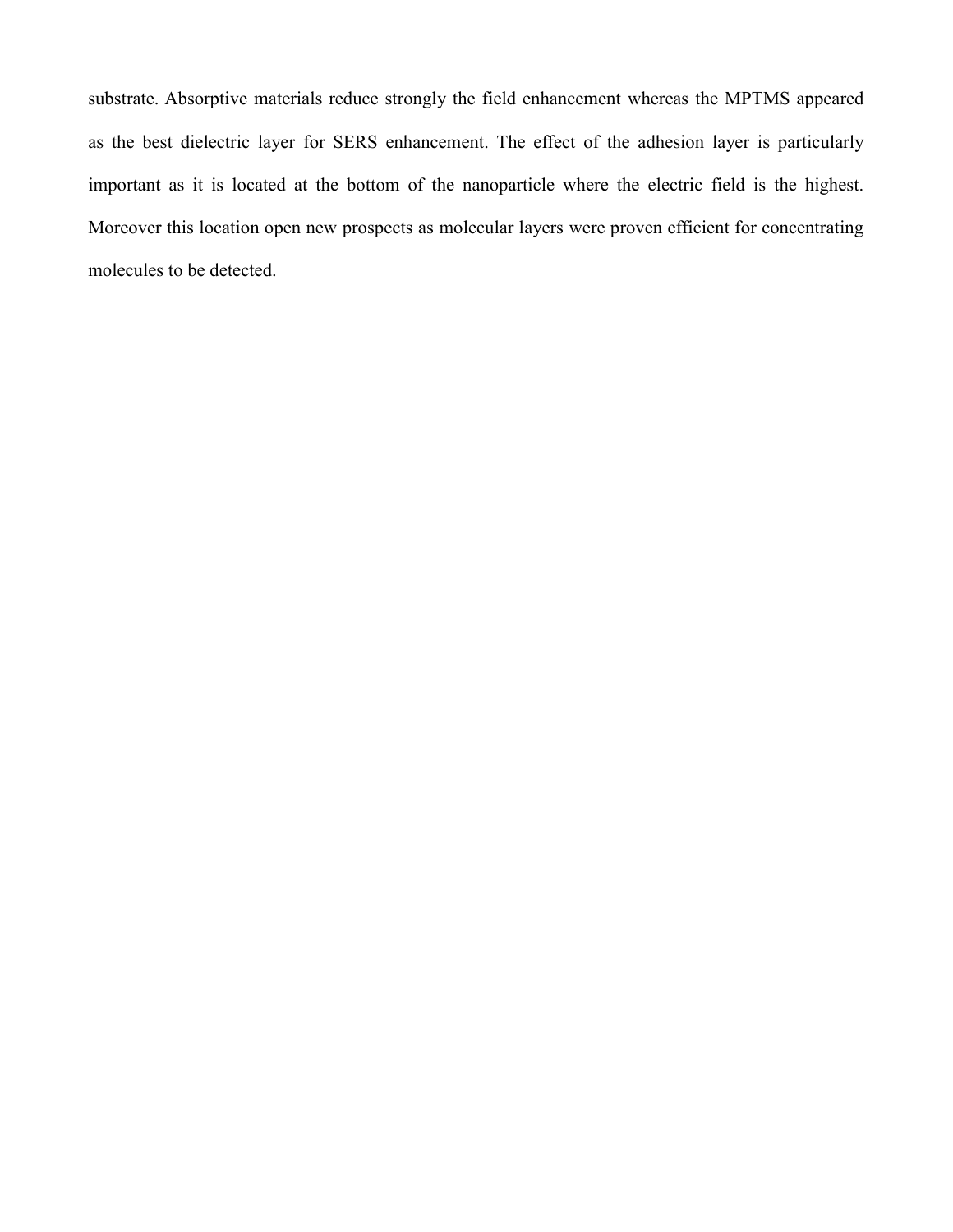## **References:**

- [1] Le R E and Etchegoin P 2008 *Principles of Surface-Enhanced Raman Spectroscopy and Related Plasmonic Effects* (Oxford: Elsevier)
- [2] Löfås S and Mc Whirter A 2006 *Surface Plasmons Resonance Based Sensors* ed J Homola and O S Wolfbeis (Heidelberg: Springer) pp 117–51.
- [3] Kambayashi M, Zhang J, and Oyama M 2005 *Crystal Growth & Design* **5** (1) 81–84
- [4] Poate J M, Tu K M and Mayer J W (ed) 1978 *Thin Films—Interdiffusion and Reactions* (New York: Wiley-Interscience)
- [5] Barchiesi D, Macías D, Belmar-Letellier L, van Labeke D, Lamy de la Chapelle M, Toury T,
- Kremer E, Moreau L and Grosges T 2008 *Applied Physics B* **93** 177-181
- [6] Sexton BA, Feltis BN and Davis TJ *Sensors and actuators A* 2008 **141** 471–475
- [7] Zheng YB, Juluri BK, Mao XL, Walker TR and Huang TJ 2008 *Journal of Applied Physics D* **103**(1) 014308.
- [8] Kessentini S and Barchiesi D 2013 *State of the Art in Biosensors—General Aspects* ed T Rinken (Rijeka: InTech)
- [9] Jiao X, Goeckeritz J, Blair S and Oldham M 2008 *Plasmonics* **4**(1) 37-50
- [10] Aouani H, Wenger J, Gérard D, Rigneault H, Devaux E, Ebbesen TW, Mahdavi F, Xu T and Blair S 2009 *ACS Nano* **3**(7) 2043-2048
- [11] Roxworthy BJ and Toussaint KC 2012 *Optics express* **20**(9) 9591
- [12] Péron O, Rinnert E, Lehaitre M, Crassous P and Compère C 2009 *Talanta* **79**(2) 199-204
- [13] Shen H, Guillot N, Rouxel J, Lamy de la Chapelle M and Toury T 2012 *Optics Express* **20**(19) 21278-21290
- [14] Lamy de la Chapelle M, Shen H, Guillot N, Frémaux B, Guelorget B, and Toury T 2013 *Plasmonics***8**(2):411-415